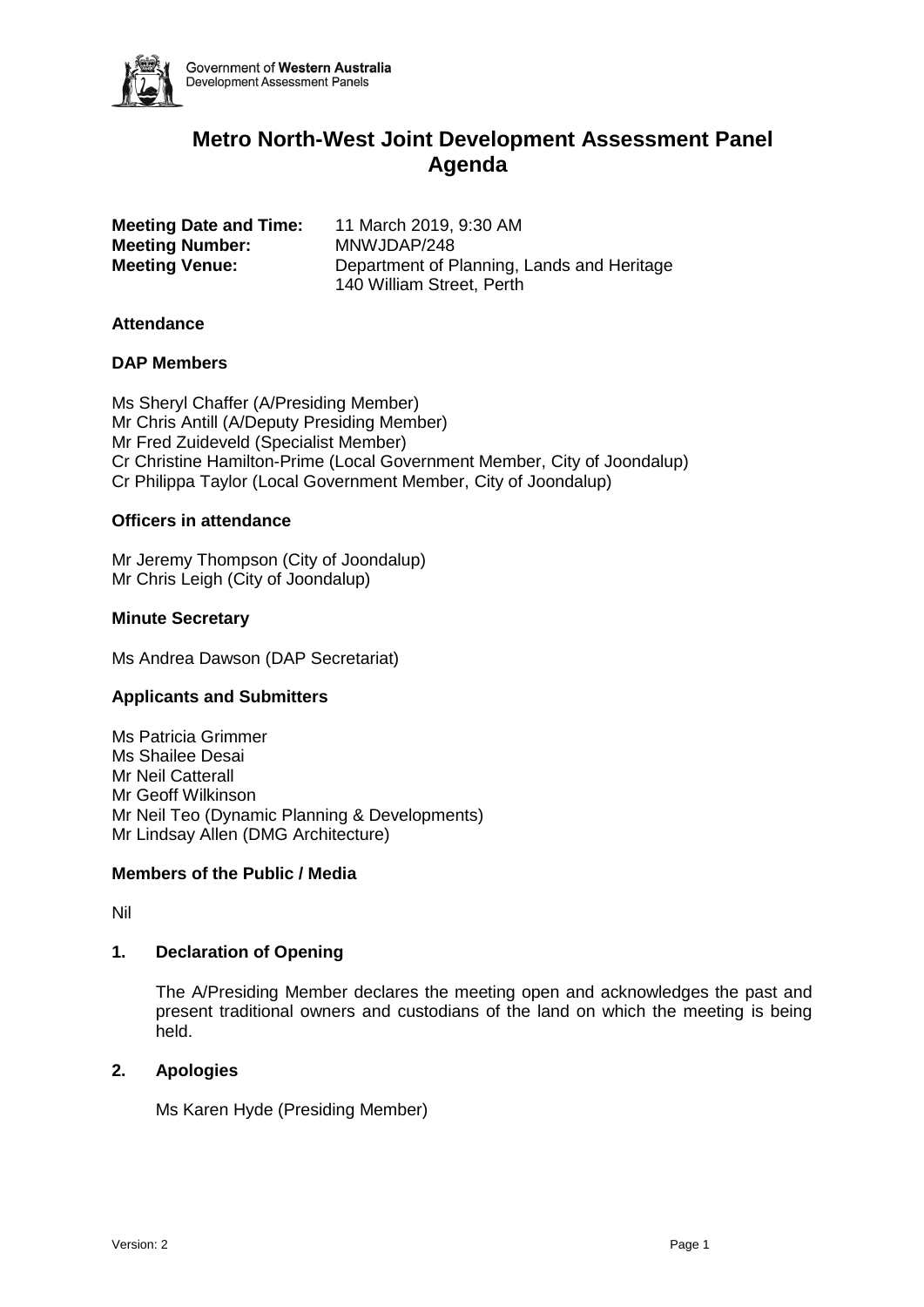

# **3. Members on Leave of Absence**

Panel member, Ms Karen Hyde, Presiding Member has been granted leave of absence by the Director General for the period of 30 January 2019 to 28 March 2019 inclusive.

# **4. Noting of Minutes**

Signed minutes of previous meetings are available on the [DAP website.](https://www.dplh.wa.gov.au/about/development-assessment-panels/daps-agendas-and-minutes)

# **5. Declarations of Due Consideration**

Any member who is not familiar with the substance of any report or other information provided for consideration at the DAP meeting must declare that fact before the meeting considers the matter.

#### **6. Disclosure of Interests**

Nil

# **7. Deputations and Presentations**

- **7.1** Ms Patricia Grimmer presenting against the application at Item 8.1. The presentation will address secondary vehicle access point and lot setback to Calis Avenue, Iluka.
- **7.2** Ms Shailee Desai presenting against the application at Item 8.1. The presentation will address concerns around the design features, parking bays and lettable non-residential area including retail as well as feasibility of child care centre and liquor store and contradictory/ misleading information around the intent and outcome of changes to Iluka Local Structure plans.
- **7.3** Mr Neil Catterall presenting against the application at Item 8.1. The presentation will address the proponents PAI report and specifically the estimated traffic flows and parking bay provision analysis relative to the NLA.
- **7.4** Mr Geoff Wilkinson presenting against the application at Item 8.1. The presentation will address elevations, setbacks, façade and traffic.
- **7.5** Mr Neil Teo (Dynamic Planning & Developments) presenting in support of the application at Item 8.1. The presentation will provide a general overview of the proposal, the officer recommendation and outcomes of public consultation.
- **7.6** Mr Lindsay Allen (DMG Architecture) presenting in support of the application at Item 8.1. The presentation will provide a general overview of the proposal, the officer recommendation and outcomes of public consultation.

The City of Joondalup may be provided with the opportunity to respond to questions of the panel, as invited by the A/Presiding Member.